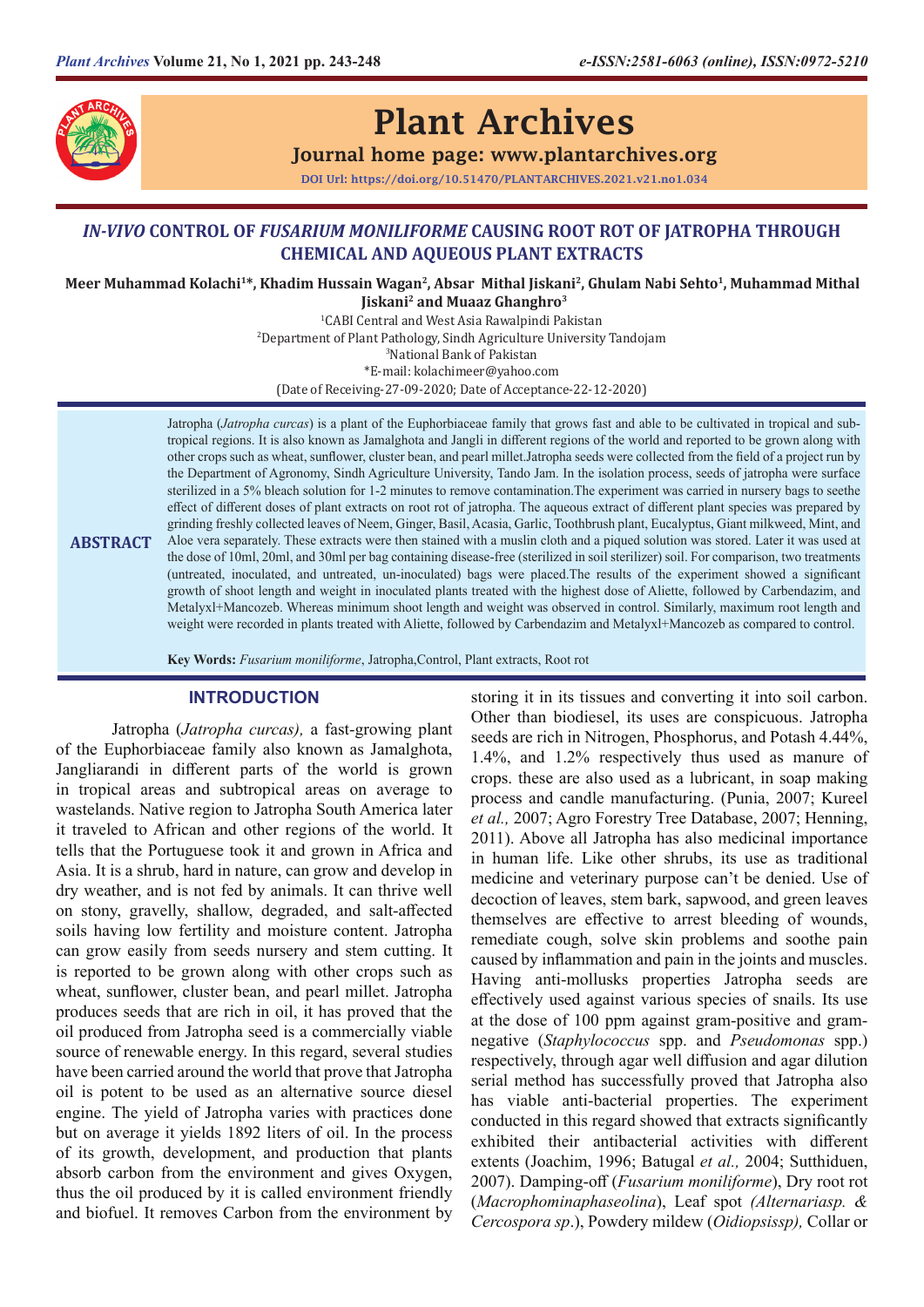root rot (*Sclerotium rolsfii),* Fruit rot disease, Stem canker, and Mosaic virus are the diseases of Jatropha caused by various pathogenic groups are prevailing in different localities of India where jatropha is grown (Punia, *et al.,*  2010).

## **MATERIAL AND METHODS**

#### **Sample collection and isolation**

For isolation of the pathogen, jatropha seeds were collected from the field of a project run by the Department of Agronomy, Sindh Agriculture University, Tando Jam. In the isolation process, seeds of jatropha were surface sterilized in a 5% bleach solution for 1-2 minutes to remove contamination. Then seeds were triple rinsed with distilled water to eliminate remains of bleach. The seeds were dried on blotting paper to avoid the moisture from the seed surface. To isolate the pathogen from the roots of a plant was having symptoms of root rot was uprooted and brought to the laboratory. Its root portion was washed with tap water then roots were dried on blotting paper. The infected root portion was cut into pieces of ½ inch with the help of scissors and surface sterilized in a 5% bleach solution for 30 seconds. Treated root pieces were given a triple rinse with distilled water to eliminate remains of bleach and then the root pieces were placed on tissue paper for drying.

#### **Culture of fungus**

Each sterilized potato dextrose agar (PDA) medium containing the Petri plate was inoculated with five seeds treated with bleach and triple rinsed with distilled water. Then all Petri dishes were placed in an incubator at a temperature of 25±2℃ for the growth of fungus. Isolation of pathogen was also done by following the same process. The root of the infected plant was cut into small  $\frac{1}{2}$  inch pieces a were sterilized in a bleach solution. Then root pieces were rinsed in distilled water for three times. Fresh and sterilized PDA was poured in Petri dishes and root pieces were placed on them. After that inoculated plates were sealed with a plastic tap and kept at 25±2℃ for the growth of fungus. Fungus grown on Petri dishes was purified by growing it on fresh PDA. The identification of Fungus was done based on colony growth, colony color, and morphology of conidia observed under 100 power lenses of the microscope. Isolated fungus was further multiplied on the sterilized potato dextrose agar medium.

#### **Pure culture**

Pure culture of *Fusarium moniliforme* was maintained by taking fungus disc with sterilized 6mm cork borer from actively growing mycelium and was placed PDA medium for use in different experiments.

#### **Pathogenicity test**

An experiment was designed to ensure the pathogenicity test of *Fusarium moniliforme* causing root rot in jatropha. A diluted solution of 250ml distilled water and one full plate of fungus culture was mixed and shaken well. Plants were grown in a nursery and were maintained for one month. Then one-month-old healthy plant bags were drenched with 20ml of a fungal solution containing 700g sterilized soil. Bags given sterilized water were kept as control. After 30 days root pieces were cultured on sterilized potato dextrose agar medium (PDA) medium to see the growth of fungus from infected tissues of jatropha.

# **Effect of different plant extracts on the root rot jatropha.**

The experiment was carried in nursery bags to see the effect of different doses of plant extracts on root rot of jatropha. The aqueous extract of different plant species was prepared by grinding freshly collected leaves of Neem, Ginger, Basil, Acasia, Garlic, Toothbrush plant, Eucalyptus, Giant milkweed, Mint, and Aloe vera separately. These extracts were then stained with a muslin cloth and a piqued solution was stored. Later it was used at the dose of 10ml, 20ml, and 30ml per bag containing disease-free (sterilized in soil sterilizer) soil. For comparison, two treatments (untreated, inoculated, and untreated, un-inoculated) bags were placed. The bags were put in the design of the randomized complete block, each treatment was replicated four times. After the sowing of seeds, nursery bags were artificially inoculated with an inoculum of *Fusarium moniliforme* at the dose of one petri dish (fully covered of colony growth). Water was applied on a need basis and after 60 days of sowing, disease incidence percent and growth parameters were recorded.

# **Effect of different fungicides on the root rot of jatropha**

An experiment was conducted to check the efficacy of different fungicides against root rot of Jatropha, caused by *Fusarium moniliforme*. Fungicides Aliette, Carbendazim, Metalyxl+Mancozeb, Thiomil, and Clipper were tested against the fungus. The method used for testing fungicides was the seed treatment method. Seeds were treated in the fungicide solution of different doses that were prepared at the rate of 2g, 3g, and 4g of fungicide and 1 liter of distilled water. Nursery bags were filled with sterilized soil and then the soil was artificially infested with fungus inoculum at the rate of 1 plate (fully grown petri dish with mycelium of *Fusarium moniliforme*) per bag. Then the treated seed of jatropha was sown in bags (4 seeds/bag) containing already infested soil. The bags were arranged in a randomized complete block design, each treatment was repeated four times. For getting treatments compared, two treatments of untreated, inoculated (control 1) and untreated; un-inoculated (control 2) were used. Nursery bags were applied with water in uniform quantity at an equal interval. Observation of parameters like disease incidence, shoot length, root length, root weight, and root weight was taken after 60 days of sowing. All the data were statistically analyzed by using 'student edition of statistics, version 1.0' computer software for analysis of variance and LSD at 5% to compare the differences among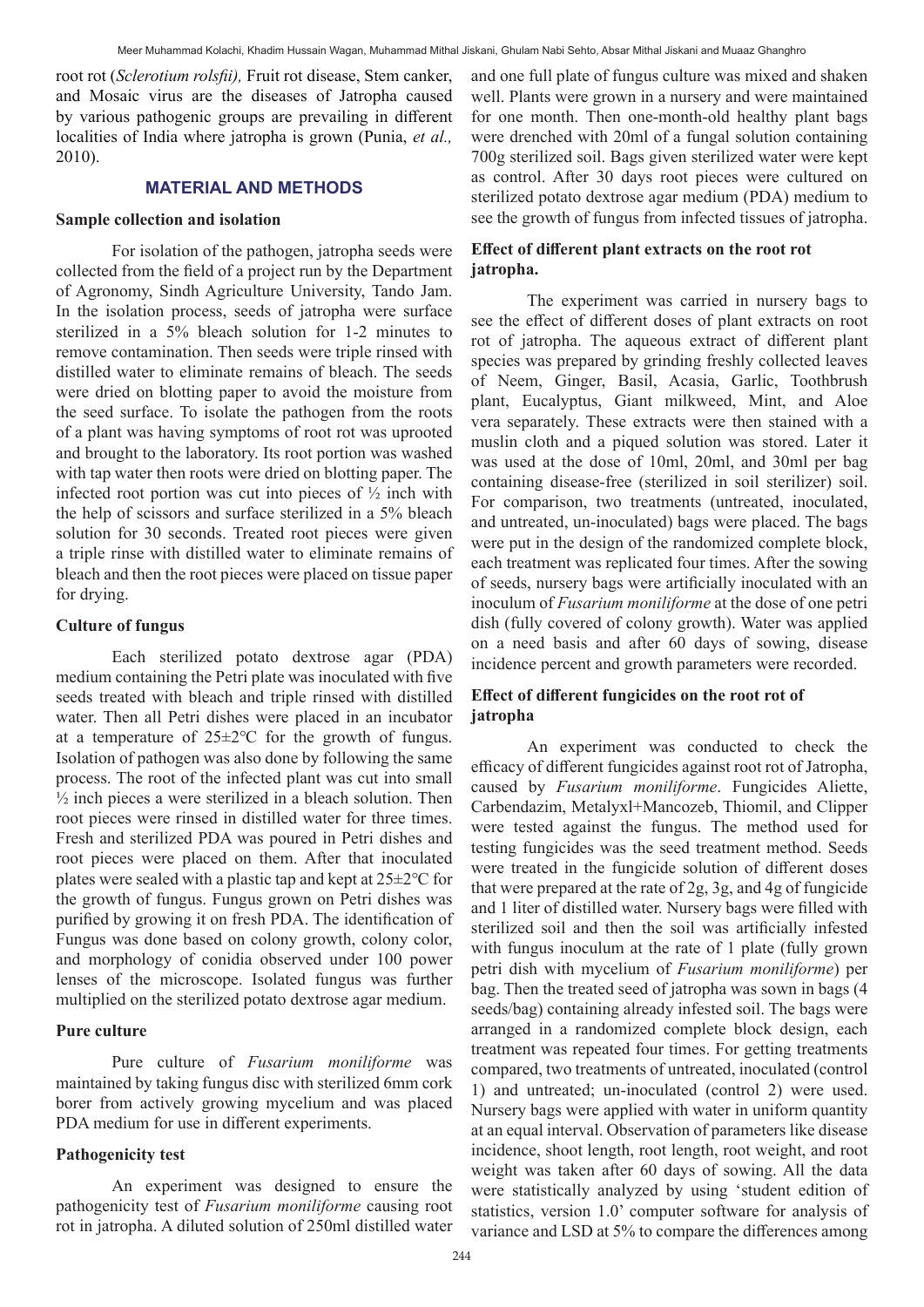#### *In-vivo* control of *Fusarium moniliforme* causing root rot of Jatropha through chemical and aqueous plant extracts

|  | Table.1 Effect of different plant extracts on disease incidence of root rot of jatropha inoculated with Fusarium moniliforme |  |  |  |  |  |
|--|------------------------------------------------------------------------------------------------------------------------------|--|--|--|--|--|
|--|------------------------------------------------------------------------------------------------------------------------------|--|--|--|--|--|

| <b>Plant extracts</b> |                    | Disease incidence  |                    | <b>Mean of infected</b> | Disease incidence $(\% )$ |  |  |
|-----------------------|--------------------|--------------------|--------------------|-------------------------|---------------------------|--|--|
|                       | D <sub>1</sub>     | D2                 | D3                 | plants                  | decreased over control    |  |  |
| Neem                  | 5.50 <sub>g</sub>  | 4.75g              | 3.50 <sub>g</sub>  | 4.58 <sub>g</sub>       | 54.2                      |  |  |
| Ginger                | 6.00fg             | 5.00 <sub>g</sub>  | 4.00fg             | 5.00fg                  | 50.00                     |  |  |
| Basil                 | $6.25$ efg         | 5.50fg             | 5.00ef             | 5.58f                   | 44.2                      |  |  |
| Acasia                | 6.75ef             | 6.25ef             | 6.00 <sub>de</sub> | 6.33e                   | 36.7                      |  |  |
| Garlic                | 7.25 <sub>de</sub> | 7.00 <sub>de</sub> | 6.75d              | 7.00 <sub>de</sub>      | 30.00                     |  |  |
| Tooth brush plant     | 8.00cd             | 7.75cd             | 7.00 <sub>d</sub>  | 7.58d                   | 24.2                      |  |  |
| Eucalyptus            | 8.75bc             | 8.50bc             | 8.25c              | 8.5c                    | 15.00                     |  |  |
| Giant milk weed       | 9.00abc            | 8.75bc             | 8.50bc             | 8.75bc                  | 12.5                      |  |  |
| Mint                  | 9.50ab             | 9.50ab             | 9.00abc            | 9.33ab                  | 6.7                       |  |  |
| Aloe vera             | 10.00a             | 10.00a             | 9.50ab             | 9.83a                   | 1.7                       |  |  |
| C <sub>1</sub>        | 10.00a             | 10.00a             | 10.00a             | 10.00a                  |                           |  |  |
| C2                    | 0.00 <sub>h</sub>  | 0.00 <sub>h</sub>  | 0.00 <sub>h</sub>  | 0.00h                   |                           |  |  |
| $LSD(P=0.05)$         | 1.121              | 1.121              | 1.121              | 0.676                   | ------                    |  |  |

 $Cl =$  Control (untreated, inoculated),  $Cl =$  Control (untreated, un-inoculated)

**Table.2**: Effect of different plant extracts on plant growth (shoot length and shoot weight) of jatropha inoculated with *Fusarium moniliforme.*

| <b>Plant extracts</b> |                | Shoot length (cm) |                    |      | Shoot weight (g) |                |        |                |      |                |
|-----------------------|----------------|-------------------|--------------------|------|------------------|----------------|--------|----------------|------|----------------|
|                       | D <sub>1</sub> | D2                | $\mathbf{D}3$      | C1   | C <sub>2</sub>   | D <sub>1</sub> | D2     | D <sub>3</sub> | C1   | C <sub>2</sub> |
| Neem                  | 13.00a         | 14.00a            | 14.75a             | 9.00 | 16.00            | 2.900a         | 2.95a  | 3.00a          | 1.40 | 3.30           |
| Ginger                | 12.75ab        | 13.00ab           | 14.00ab            | 9.00 | 16.00            | 2.880a         | 2.91a  | 2.95ab         | 1.40 | 3.30           |
| Basil                 | 12.50ab        | 12.75b            | 13.00bc            | 9.00 | 16.00            | 2.870a         | 2.90a  | 2.95ab         | 1.40 | 3.30           |
| Acasia                | 12.00abc       | 12.25bc           | 12.50cd            | 9.00 | 16.00            | 2.710ab        | 2.77a  | 2.80abc        | 1.40 | 3.30           |
| Garlic                | 11.75bc        | 12.00bcd          | 12.25cde           | 9.00 | 16.00            | 2.450abc       | 2.59ab | 2.69abc        | 1.40 | 3.30           |
| Tooth brush plant     | 11.25cd        | 11.50cde          | 12.00cdef          | 9.00 | 16.00            | 2.300abc       | 2.40ab | 2.55abc        | 1.40 | 3.30           |
| Eucalyptus            | 11.00cde       | 11.25cde          | 11.50def           | 9.00 | 16.00            | 2.000abc       | 2.10ab | 2.18abc        | 1.40 | 3.30           |
| Giant milk weed       | 10.50de        | 11.00de           | 11.25ef            | 9.00 | 16.00            | 1.800abc       | 1.95ab | 2.00abc        | 1.40 | 3.30           |
| Mint                  | 10.00ef        | 10.80e            | 11.00fg            | 9.00 | 16.00            | 1.670bc        | 1.80ab | 1.90bc         | 1.40 | 3.30           |
| Aloe vera             | 9.25 f         | 9.500f            | 10.00 <sub>g</sub> | 9.00 | 16.00            | 1.400c         | 1.50b  | 1.86c          | 1.40 | 3.30           |
| $LSD(P=0.05)$         | 1.179          | 1.179             | 1.179              | ---- | ----             | 1.118          | 1.177  | 1.079          | ---- |                |

 $Cl =$  Control (untreated, inoculated),  $C2 =$  Control (untreated, un-inoculated)

**Table.3**: Effect of different plant extracts on plant growth ((root length and root weight) of jatropha inoculated with *Fusarium moniliforme.*

| <b>Plant extracts</b> |                    |                     | Root length (cm)  |                |      |                   |                   | Root weight (g)   |      |                |
|-----------------------|--------------------|---------------------|-------------------|----------------|------|-------------------|-------------------|-------------------|------|----------------|
|                       | D <sub>1</sub>     | $\mathbf{D2}$       | $\mathbf{D}3$     | C <sub>1</sub> | C2   | D <sub>1</sub>    | D2                | D <sub>3</sub>    | C1   | C <sub>2</sub> |
| Neem                  | 5.00a              | 5.50a               | 5.75a             | 3.50           | 6.75 | 0.38a             | 0.39a             | 0.40a             | 0.29 | 0.50           |
| Ginger                | 5.00a              | 5.25ab              | 5.50ab            | 3.50           | 6.75 | 0.37a             | 0.38a             | 0.40a             | 0.29 | 0.50           |
| Basil                 | 4.75ab             | 5.00abc             | 5.25abc           | 3.50           | 6.75 | 0.35 <sub>b</sub> | 0.36 <sub>b</sub> | 0.38 <sub>b</sub> | 0.29 | 0.50           |
| Acasia                | 4.50abc            | 4.50abcd            | 4.75abcd          | 3.50           | 6.75 | 0.33c             | 0.34 <sub>b</sub> | 0.35c             | 0.29 | 0.50           |
| Garlic                | 4.00abc            | 4.25bcd             | 4.50bcd           | 3.50           | 6.75 | 0.32cd            | 0.33bc            | 0.34cd            | 0.29 | 0.50           |
| Tooth brush plant     | 4.00abc            | 4.10 <sub>bcd</sub> | 4.30cd            | 3.50           | 6.75 | 0.31de            | 0.32cd            | 0.33de            | 0.29 | 0.50           |
| Eucalyptus            | 3.75bc             | 4.00cd              | 4.20cd            | 3.50           | 6.75 | 0.30ef            | $0.31$ de         | 0.32ef            | 0.29 | 0.50           |
| Giant milk weed       | 3.75bc             | 3.90cd              | 4.10cd            | 3.50           | 6.75 | 0.30ef            | 0.30e             | 0.31fg            | 0.29 | 0.50           |
| Mint                  | 3.60 <sub>bc</sub> | 3.75d               | 4.00 <sub>d</sub> | 3.50           | 6.75 | 0.30ef            | 0.30e             | $0.31$ fg         | 0.29 | 0.50           |
| Aloe vera             | 3.50c              | 3.75d               | 3.75d             | 3.50           | 6.75 | 0.29f             | 0.30e             | 0.30 <sub>g</sub> | 0.29 | 0.50           |
| $LSD(P=0.05)$         | 1.201              | 1.179               | 1.179             | ----           | ---- | 0.011             | 0.011             | 0.011             |      |                |

 $Cl =$  Control (untreated, inoculated),  $C2 =$  Control (untreated, un-inoculated)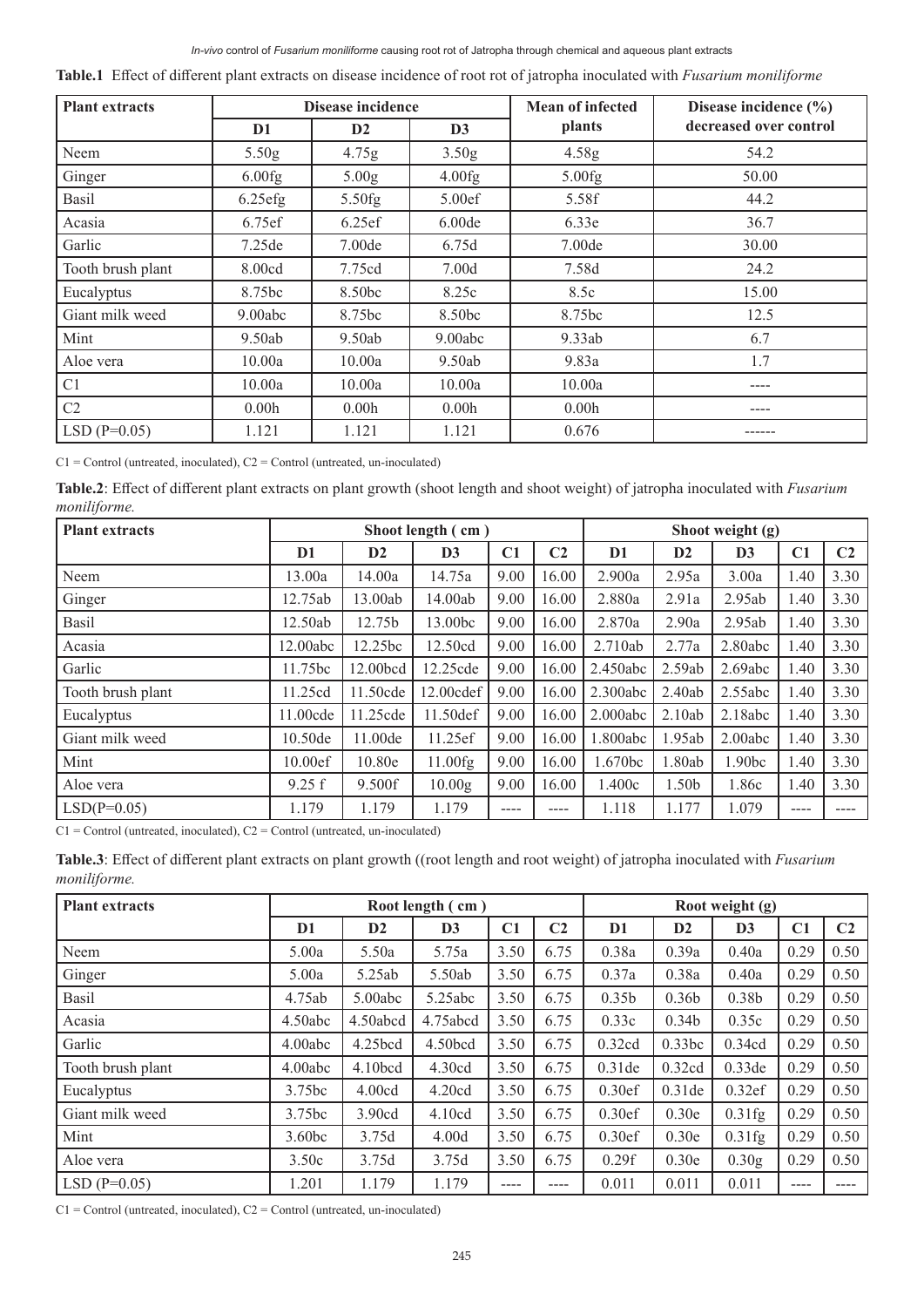#### Meer Muhammad Kolachi, Khadim Hussain Wagan, Muhammad Mithal Jiskani, Ghulam Nabi Sehto, Absar Mithal Jiskani and Muaaz Ghanghro

|  | Table.4 Effect of different fungicides on disease incidence of root rot of jatropha inoculated with Fusarium moniliforme |  |  |  |  |  |  |  |  |
|--|--------------------------------------------------------------------------------------------------------------------------|--|--|--|--|--|--|--|--|
|--|--------------------------------------------------------------------------------------------------------------------------|--|--|--|--|--|--|--|--|

| <b>Plant extracts</b> |                   | Disease incidence  |                   | <b>Mean of infected</b> | Disease incidence $(\% )$ |  |  |
|-----------------------|-------------------|--------------------|-------------------|-------------------------|---------------------------|--|--|
|                       | D <sub>1</sub>    | $\mathbf{D2}$      | $\mathbf{D}3$     | plants                  | decreased over control    |  |  |
| Aliette               | 2.00 <sub>d</sub> | 1.00 <sub>de</sub> | 0.00d             | 1.00 <sub>de</sub>      | 90.00                     |  |  |
| Carbendazim           | 3.00d             | 2.00 <sub>d</sub>  | 1.00d             | 2.00 <sub>d</sub>       | 80.00                     |  |  |
| Metalyxl+Mancozeb     | 4.75c             | 3.50c              | 2.50c             | 3.58c                   | 64.20                     |  |  |
| Thiomil               | 5.50c             | 4.50c              | 3.25c             | 4.42c                   | 55.80                     |  |  |
| Clipper               | 7.00 <sub>b</sub> | 6.00 <sub>b</sub>  | 5.25 <sub>b</sub> | 6.08 <sub>b</sub>       | 39.20                     |  |  |
| C <sub>1</sub>        | 10.00a            | 10.00a             | 10.0a             | 10.00a                  |                           |  |  |
| C <sub>2</sub>        | 0.00e             | 0.00e              | 0.00d             | 0.00e                   | ----                      |  |  |
| $LSD(P=0.05)$         | 1.111             | 1.111              | 1.014             | 1.111                   | ----                      |  |  |

 $Cl =$  Control (untreated, inoculated),  $C2 =$  Control (untreated, un-inoculated)

**Table.5** Effect of different fungicides on plant growth (shoot length and shoot weight) of jatropha inoculated with *Fusarium moniliforme*

| <b>Plant extracts</b> |         |         | Shoot length (cm) |                |                |                |        | Shoot weight (g)<br>D <sub>2</sub><br>D <sub>3</sub><br>C <sub>1</sub><br>3.30a<br>1.40<br>3.00a<br>1.40<br>2.75a<br>1.40<br>2.51a<br>1.40<br>2.10a<br>1.40 |      |                |
|-----------------------|---------|---------|-------------------|----------------|----------------|----------------|--------|-------------------------------------------------------------------------------------------------------------------------------------------------------------|------|----------------|
|                       | D1      | D2      | $\mathbf{D}3$     | C <sub>1</sub> | C <sub>2</sub> | D <sub>1</sub> |        |                                                                                                                                                             |      | C <sub>2</sub> |
| Aliette               | 13.50a  | 15.00a  | 16.00a            | 9.00           | 16.00          | 3.00a          | 3.10a  |                                                                                                                                                             |      | 3.3            |
| Carbendazim           | 12.70a  | 14.00a  | 15.00a            | 9.00           | 16.00          | 2.70ab         | 2.80ab |                                                                                                                                                             |      | 3.3            |
| Metalyxl+ Mancozeb    | l 1.00b | 12.00b  | 13.20b            | 9.00           | 16.00          | 2.30ab         | 2.50ab |                                                                                                                                                             |      | 3.3            |
| Thiomil               | 10.50b  | 11.30bc | 12.00bc           | 9.00           | 16.00          | 2.00ab         | 2.33ab |                                                                                                                                                             |      | 3.3            |
| Clipper               | 10.00b  | 10.50c  | 11.00c            | 9.00           | 16.00          | l.66b          | l.85b  |                                                                                                                                                             |      | 3.3            |
| $LSD(P=0.05)$         | 1.230   | .230    | 1.230             | $---$          | $\frac{1}{2}$  | 1.230          | .230   | 1.230                                                                                                                                                       | ---- |                |

 $Cl =$  Control (untreated, inoculated),  $Cl =$  Control (untreated, un-inoculated)

**Table.6** Effect of different fungicides on plant growth (root length and root weight) of jatropha inoculated with *Fusarium moniliforme.*

| <b>Plant extracts</b> |                |                    | Root length (cm) |      |      | Root weight (g)   |                   |                    |                |                |
|-----------------------|----------------|--------------------|------------------|------|------|-------------------|-------------------|--------------------|----------------|----------------|
|                       | D <sub>1</sub> | D2                 | D <sub>3</sub>   | C1   | C2   | D1                | D2                | D <sub>3</sub>     | C <sub>1</sub> | C <sub>2</sub> |
| Aliette               | 6.00a          | 6.25a              | 6.75a            | 3.50 | 6.75 | 0.40a             | 0.45a             | 0.50a              | 0.29           | 0.50           |
| Carbendazim           | 5.75ab         | 6.00ab             | 6.50a            | 3.50 | 6.75 | 0.38a             | 0.40ab            | 0.44ab             | 0.29           | 0.50           |
| Metalyxl+ Mancozeb    | 5.00ab         | 5.50ab             | 6.00ab           | 3.50 | 6.75 | 0.35ab            | 0.38 <sub>b</sub> | 0.40 <sub>bc</sub> | 0.29           | 0.50           |
| Thiomil               | 4.75bc         | 5.00 <sub>bc</sub> | 5.25bc           | 3.50 | 6.75 | 0.33ab            | 0.35bc            | 0.38bc             | 0.29           | 0.50           |
| Clipper               | 3.75c          | 4.00c              | 4.25c            | 3.50 | 6.75 | 0.30 <sub>b</sub> | 0.32c             | 0.34c              | 0.29           | 0.50           |
| $LSD(P=0.05)$         | 1.230          | .230               | 1.230            | ---- | ---- | 0.078             | 0.056             | 0.078              | ----           |                |

 $Cl =$  Control (untreated, inoculated),  $Cl =$  Control (untreated, un-inoculated)

treatment means.

# **RESULTS AND DISCUSSION**

## **Isolation**

This work carried out for isolation and identification of fungi responsible for root rot of jatropha, pathogenicity test for confirmation of disease, and checkin field conditions effect of moisture and inoculum levels on disease development and the effect of soil amendments, different fungicides, and plant extracts on disease incidence and plant growth of jatropha.

### **Isolation and identification of the fungus**

*Fusarium moniliforme* was isolated from infected roots and seed of jatropha by growing on the PDA medium. Colony growth of the fungus was fast-growing, initially white later turned in yellowish, reddish, and golden brown.

The small hyaline mostly single-celled microconidia were seen in long catenate chains arising from morphologically simple phialides. These characters of the fungus matched with the findings of various scientists reported for *Fusarium moniliforme.*

## **Effect of plant extracts on root rot of Jatropha caused by** *Fusarium moniliforme*

Ten plant species belonging to different families were selected to observe the antifungal activity against *Fusarium moniliforme*with different doses in an *in-vivo* experiment. The results indicated that higher doses of Neem and Ginger extracts significantly decreased the disease incidence (54.2 and 50.00%) respectively as compared to other plants and control. While fungus was poorly sensitive to Aloe vera, Mint, Giant milkweed extracts (Table-1). Maximum shoot length and weight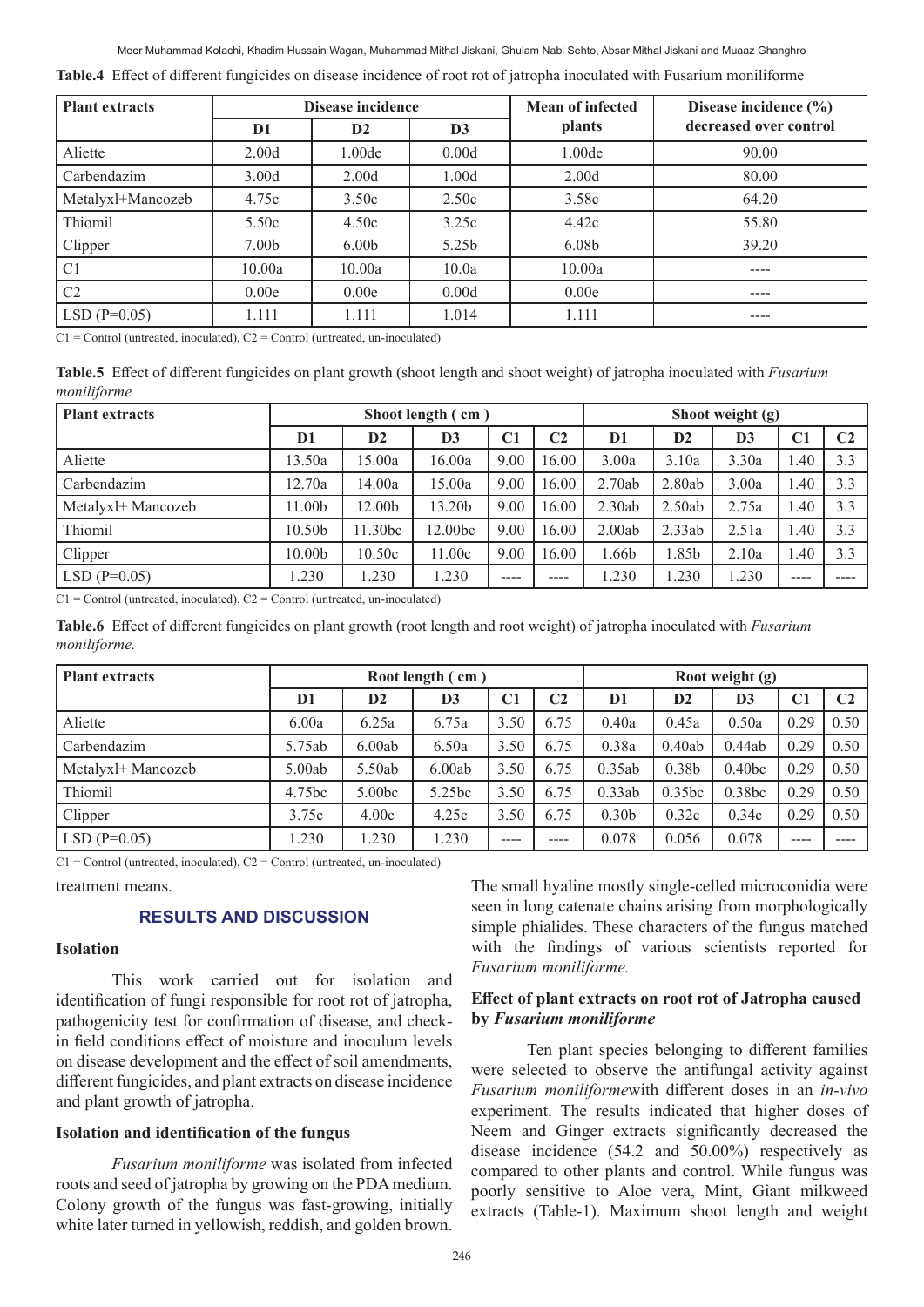were seen in inoculated plants treated with a higher dose of Neem (14.75cm, 3.00g) followed by Ginger (14.00cm, 2.95g), Basil (13.00cm, 2.95), and Acacia (12.50cm, 2.80g) as compared to other treatment and control (Table 2). Similarly significantly highest root length and weight was recorded in plants treated with Neem (5.75cm, 0.40g) followed by Ginger (5.50cm, 0.40g), Basil (5.25cm, 0.38g), and Acacia (4.75cm, 0.35g) as compared to other plant extracts and control (Table. 3)

# **Effect of different fungicides on root rot of Jatropha caused by** *Fusarium moniliforme.*

A variable effect of different fungicides and doses was seen for disease incidence and plant growth parameters. The results showed that at a higher dose of Aliette and Carbendazim significantly decreased the disease incidence 90 and 80% respectively, as compared to Metalyxl+Mancozeb (64.20%), Thiomil (55.80), Clipper (39.20%), and control(Table-4).

Significantly maximum shoot length and weight were observed in inoculated plants treated with the highest dose of Aliette (16.00cm, 3.30g) followed by Carbendazim (15.00cm, 3.00g) and Metalyxl+Mancozeb (13.20cm, 2.75g) whereas, minimum shoot length and weight were observed in control (Table-5). Similarly, maximum root length and weight was recorded in plants treated with Aliette (6.75cm, 0.50g) followed by Carbendazim  $(6.50cm, 0.44g)$  and Metalyxl+Mancozeb  $(6.00cm, 0.40g)$ as compared to control (Table-6).

#### **Discussion**

#### **Isolation and identification of the fungus**

*Fusarium moniliforme* was isolated from infected roots and seed of jatropha by growing on the PDA medium. Colony growth of the fungus was fast-growing, initially white later turned in yellowish, reddish, and golden brown. Characteristics of conidia were small in size, hyaline, microconidia connected in long chains arising from morphologically simple phialides. These characters of the fungus matched with the findings of various scientists reported for *Fusarium moniliforme.* 

# **Effect of different fungicides on plant growth (root length, root weight, and shoot length, shoot weight) of Jatropha inoculated with** *Fusarium moniliforme.*

The results of the experiment showed a significant growth of shoot length and weight in inoculated plants treated with the highest dose of Aliette (16.00cm, 3.30g) followed by Carbendazim (15.00cm, 3.00g) and Metalyxl+Mancozeb (13.20cm, 2.75g) whereas, minimum shoot length and weight was observed in control. Similarly, maximum root length and weight were recorded in plants treated with Aliette (6.75cm, 0.50g) followed by Carbendazim (6.50cm, 0.44g) and Metalyxl+Mancozeb (6.00cm, 0.40g) as compared to control. Kureel *et al.,* (2007) reported that the application of Carbendazim and other chemicals were effective for better disease control and higher yield of jatropha. Omar *et al.,* (2006);Nikam *et al.,* (2007) also reported that Carbendizm was found effective against *Fusarium spp*.Anonymous, (2011) has reported that Carbendizm is better chemical control of Fusarium in jatropha

# **Effect of plant extracts on plant growth (root length, root weight, and shoot length, shoot weight) of Jatropha inoculated with** *Fusarium moniliforme.*

The experiment showed maximum shoot length and weight in inoculated plants treated with a higher dose of Neem (14.75cm, 3.00g) followed by Ginger (14.00cm, 2.95g), Basil (13.00cm, 2.95), and Acacia (12.50, 2.80g) as compared to other treatment and control. Similarly significantly highest root length and weight were recorded in plants treated with Neem (5.75cm, 0.40g) followed by Ginger (5.50cm, 0.40g), Basil (5.25cm, 0.38g), and Acacia (4.75cm, 0.35g) as compared to other plant extracts and control. Sharma and Trivedi, (2002), Uzma *et al.,* (2008), Hassanein, *et al.,* (2010), Owolade, *et al.,* (2000), and Babu *et al.,* (2008) reported thatreported the effective role of extracts obtained from different plants against *Fusarium sp.*

# **CONCLUSIONS**

In the present study, it is concluded that the colony growth of the fungus was fast-growing, initially white later turned in yellowish, reddish, and golden brown. The small hyaline mostly single-celled microconidia were seen in long catenate chains arising from morphologically simple phialides.Therefore, the fungus was identified as *Fusarium moniliforme*. Whereas, the effect of Effect of plant extracts on root rot of Jatropha caused by *Fusarium moniliforme*, ten plant species belonging to different families observed the antifungal activity varied from one to another with different doses in an *in-vivo* experiment. Higher doses of Neem and Ginger extracts significantly decreased the disease incidence as compared to other plants and control. A variable effect of different fungicides and doses for disease incidence and plant growth parameters showed that at a higher dose of Aliette and Carbendazim significantly decreased the disease incidence, as compared to Metalyxl+Mancozeb, Thiomil, Clipper, and control.

#### **REFERENCES**

- AgroForestryTree Database 2007. *Jatropha curcas*, www. worldagroforestrycentre.org /SEA/Products/AFDbases/ AF/asp/SpeciesInfo.asp (Accessed 9 March 2007).
- Anonymous. 2011. Fusarium spp. www.mycology.adelaide. edu.au /fungal\_Description/Hyphomycets\_(Hyaline)/ Fusarium. (Accessed, 06-12-2011)
- Babu, J., D. A Muzafar, and K. Vinod. 2008. Bioefficacy of Plant Extracts to Control Fusarium solani f. sp.Melongenae Incitant of Brinjal Wilt. *Global Journal of Biotechnology & Biochemistry* 3 (2): 56-59, 2008